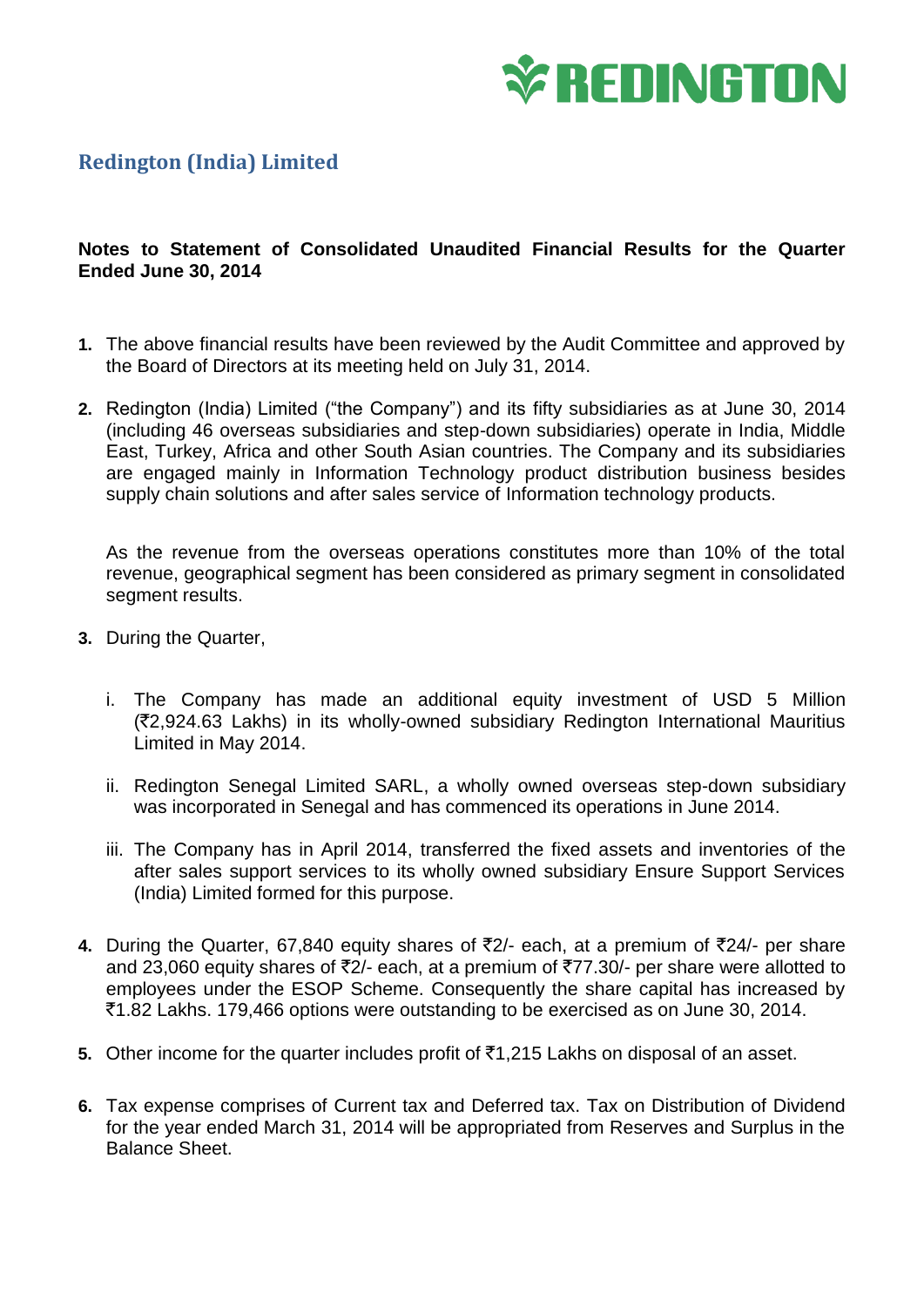

- **7.** The Income Tax Assessment for the Accounting Year ended on March 31, 2009 was completed in January 2014 resulting in a tax demand of ₹129 Crores (besides interest of `78 Crores) mainly on account of tax on Capital Gain arising from Transfer of Company's investment in an overseas subsidiary to another overseas step-down subsidiary in November 2008 and other demands on transfer pricing related disallowances. The Company preferred an appeal against the said demand before the Income Tax Appellate Tribunal. The Appeal has been disposed off entirely in favour of the Company. In view of this favourable disposal of the said appeal the amount of  $\bar{\tau}$ 22 Crores paid under protest would be refundable to the Company together with mandatory interest.
- **8.** (i). The figures of the previous periods have been regrouped wherever necessary to conform to classification of the current Quarter.

(ii).Figures for the Quarter ended March 31, 2014 are the balancing figures between the audited figures in respect of the full financial year ended March 31, 2014 and the published year-to-date unaudited figures up to the third Quarter Ended December 31, 2013.

(iii). Consequent to sale of the Company's investment in its erstwhile wholly owned subsidiary Easyaccess Financial Services Limited in the fourth Quarter of the financial year ended March 31, 2014, the figures of current Quarter are not comparable with those relating to Quarters Ended June 30, 2013 and March 31, 2014.

**9.** Company continues to adopt the same depreciation rates as in earlier years, based on the effective life of each category of assets as estimated by the management and these rates are however higher than the rates prescribed under Schedule II to the Companies Act, 2013 .

|                                                              | ₹ in Lakhs                           |                                                                |                                      |                                    |
|--------------------------------------------------------------|--------------------------------------|----------------------------------------------------------------|--------------------------------------|------------------------------------|
|                                                              | Unaudited                            |                                                                |                                      | Audited                            |
|                                                              | Quarter<br>ended<br>June 30,<br>2014 | Quarter<br>ended<br>March 31,<br>2014 (Refer<br>Note $8(ii)$ ) | Quarter<br>ended<br>June 30,<br>2013 | Year<br>ended<br>March 31,<br>2014 |
| Income from Operations                                       | 267,970                              | 316,614                                                        | 255,349                              | 1,125,662                          |
| Dividend Income from Subsidiaries                            |                                      |                                                                | 1,510                                | 2,089                              |
| Exceptional item-Profit on sale of Long-<br>term Investments | $\overline{\phantom{a}}$             | 6,576                                                          |                                      | 6,576                              |
| Other Income                                                 | 2,047                                | 1,228                                                          | 501                                  | 2,714                              |
| <b>Profit Before Tax</b>                                     | 5,274                                | 14,310                                                         | 5,565                                | 31,544                             |
| <b>Profit After Tax</b>                                      | 3,730                                | 11,923                                                         | 4,132                                | 23,979                             |

**10.** Summarized Standalone financial results of the Company for the Quarter Ended June 30, 2014 are as under: